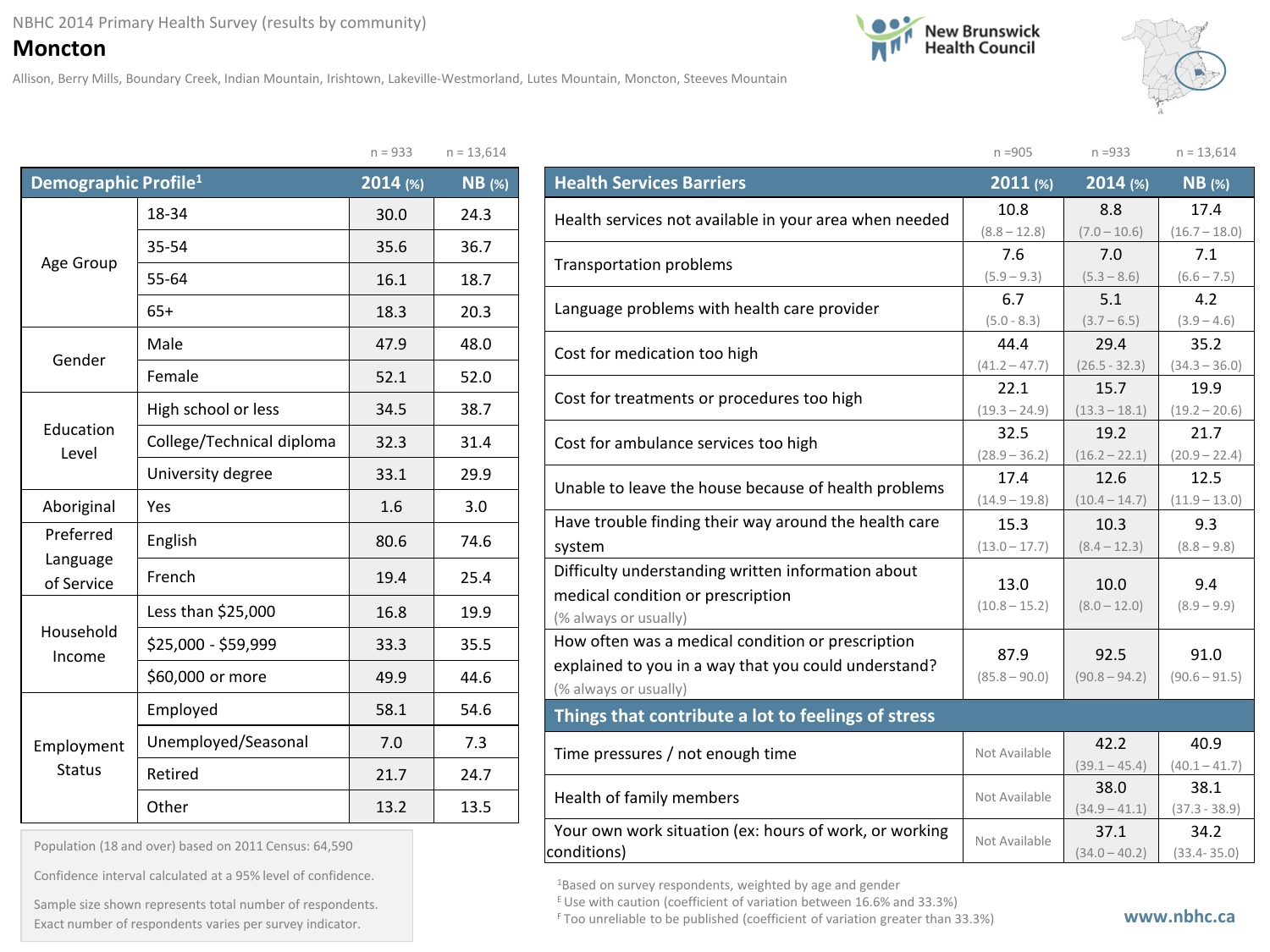## **Moncton**

|                                                  | $n = 905$       | $n = 933$       | $n = 13,614$    |  |
|--------------------------------------------------|-----------------|-----------------|-----------------|--|
| <b>Health Profile</b>                            | 2011(%)         | 2014 (%)        | <b>NB</b> (%)   |  |
| Self-rated Health (% very good or excellent)     | 59.2            | 53.7            | 50.5            |  |
|                                                  | $(56.0 - 62.4)$ | $(50.5 - 56.9)$ | $(49.6 - 51.3)$ |  |
| Self-rated mental or emotional health            | Not Available   | 63.7            | 65.4            |  |
| (% very good or excellent)                       |                 | $(60.6 - 66.8)$ | $(64.6 - 66.2)$ |  |
| "My health largely depends on how well I take    | 59.3            | 64.3            | 55.2            |  |
| care of myself" (% strongly agree)               | $(56.1 - 62.5)$ | $(61.2 - 67.3)$ | $(54.4 - 56.0)$ |  |
| Number of prescription medications taken on a    | 14.0            | 14.8            | 15.2            |  |
| regular basis $3$ (% 6 or more)                  | $(11.2 - 16.8)$ | $(12.1 - 17.5)$ | $(14.5 - 15.9)$ |  |
| Discuss regularly with a health professional on  | 31.9            | $\sqrt{25.4}$   | 25.4            |  |
| improving health or preventing illness           | $(28.7 - 35.1)$ | $(22.6 - 28.3)$ | $(24.7 - 26.1)$ |  |
| (% always or usually)                            |                 |                 |                 |  |
| How long have you been seeing the same family    | 71.6            | 68.8            | 73.0            |  |
| doctor? (% 5 years or more)                      | $(68.5 - 74.7)$ | $(65.8 - 71.8)$ | $(72.2 - 73.7)$ |  |
| Are you limited in doing activities because of a | Not             |                 |                 |  |
| physical or mental condition, or a health        | Available       | 20.6            | 22.1            |  |
| problem? (% yes)                                 |                 | $(18.0 - 23.2)$ | $(21.4 - 22.8)$ |  |
| <b>Memory Loss</b>                               |                 |                 |                 |  |
| Someone in household has a memory problem        | Not             | 10.6            | 9.9             |  |
|                                                  | Available       | $(8.6 - 12.6)$  | $(9.4 - 10.4)$  |  |
| that interferes with day to day function         | Not             | 4.6             | 3.9             |  |
|                                                  | Available       | $(3.3 - 5.9)$   | $(3.6 - 4.2)$   |  |
| <b>Health Behaviours</b>                         |                 |                 |                 |  |
| Eating fruits and vegetables                     | Not Available   | 50.0            | 50.4            |  |
| (% 5 portions or more a day)                     |                 | $(46.8 - 53.2)$ | $(49.5 - 51.2)$ |  |
| Moderate or vigorous physical activity           | Not Available   | 41.9            | 49.0            |  |
| (% at least 2 % hours a week)                    |                 | $(38.7 - 45.0)$ | $(48.1 - 49.8)$ |  |
| Current smoker                                   | Not Available   | 17.9            | 19.2            |  |
| (% daily or occasional)                          |                 | $(15.4 - 20.3)$ | $(18.5 - 19.8)$ |  |
| Unhealthy weight                                 | Not Available   | 25.1            | 30.8            |  |
| (% obese)                                        |                 | $(22.3 - 27.9)$ | $(30.0 - 31.6)$ |  |

| <b>Chronic Health</b><br>Conditions <sup>1</sup> | 2011 (%)                | $2014$ (%)              | $2014^2$ (#) | <b>NB</b> (%)           |
|--------------------------------------------------|-------------------------|-------------------------|--------------|-------------------------|
| One or more chronic                              | 60.7                    | 58.8                    | 37,956       | 61.6                    |
| health conditions <sup>3</sup>                   | $(57.5 - 63.9)$         | $(55.6 - 61.9)$         |              | $(60.8 - 62.4)$         |
| High blood pressure                              | 25.9<br>$(23.1 - 28.7)$ | 23.2<br>$(20.5 - 25.9)$ | 15,010       | 27.0                    |
|                                                  | 16.1                    | 15.9                    |              | $(26.2 - 27.7)$<br>16.4 |
| Gastric Reflux (GERD)                            | $(13.7 - 18.5)$         | $(13.6 - 18.3)$         | 10,280       | $(15.8 - 17.0)$         |
| Depression                                       | 15.5                    | 15.8                    | 10,227       | 14.9                    |
|                                                  | $(13.1 - 17.8)$         | $(13.5 - 18.2)$         |              | $(14.3 - 15.5)$         |
| Arthritis                                        | 16.3                    | 15.1                    | 9,741        | 17.4                    |
|                                                  | $(13.9 - 18.7)$         | $(12.8 - 17.4)$         |              | $(16.8 - 18.0)$         |
| Chronic pain                                     | 14.6                    | 12.7                    | 8,198        | 14.0                    |
|                                                  | $(12.4 - 16.9)$         | $(10.6 - 14.8)$         |              | $(13.5 - 14.6)$         |
| Asthma                                           | 8.8                     | 11.5                    | 7,421        | 11.8                    |
|                                                  | $(7.0 - 10.7)$          | $(9.5 - 13.5)$          |              | $(11.3 - 12.4)$         |
| <b>Diabetes</b>                                  | 9.3                     | 9.6                     | 6,212        | 10.7                    |
|                                                  | $(7.4 - 11.2)$          | $(7.7 - 11.5)$          |              | $(10.1 - 11.2)$         |
| Cancer                                           | 7.5                     | 8.6                     | 5,527        | 8.3                     |
|                                                  | $(5.8 - 9.2)$           | $(6.8 - 10.3)$          |              | $(7.8 - 8.7)$           |
| Heart disease                                    | 7.2                     | 7.1                     | 4,584        | 8.3                     |
|                                                  | $(5.5 - 8.8)$           | $(5.5 - 8.7)$           |              | $(7.9 - 8.8)$           |
| Mood disorder other                              | 3.5 <sup>E</sup>        | 4.2                     | 2,700        | 3.0                     |
| than depression                                  | $(2.3 - 4.7)$           | $(2.9 - 5.5)$           |              | $(2.7 - 3.2)$           |
| Emphysema or COPD                                | 3.0 <sup>E</sup>        | 2.6 <sup>E</sup>        | 1,651        | 3.0                     |
|                                                  | $(1.9 - 4.1)$           | $(1.6 - 3.6)$           |              | $(2.7 - 3.3)$           |
| <b>Stroke</b>                                    | 2.0 <sup>E</sup>        | 1.8 <sup>E</sup>        | 1,179        | 2.5                     |
|                                                  | $(1.1 - 2.9)$           | $(1.0 - 2.7)$           |              | $(2.2 - 2.8)$           |

 $\uparrow$  = Higher than 2011 results  $\mathbf{\Psi}$  = Lower than 2011 results

n = 905 n = 933 n = 933 n = 13,614

Confidence interval calculated at a 95% level of confidence.

Symbols  $\bigwedge$  and  $\bigvee$  indicate a statistically significant difference at the 95% level of confidence.

Sample size shown represents total number of respondents. Exact number of respondents varies per survey indicator.

<sup>1</sup> Self-reported based on survey respondents

<sup>2</sup> Estimated number of citizens who have the selected chronic health condition

<sup>3</sup> Among the twelve chronic health conditions listed in table located at the right of this page.

 $E$  Use with caution (coefficient of variation between 16.6% and 33.3%)

F Too unreliable to be published (coefficient of variation greater than 33.3%)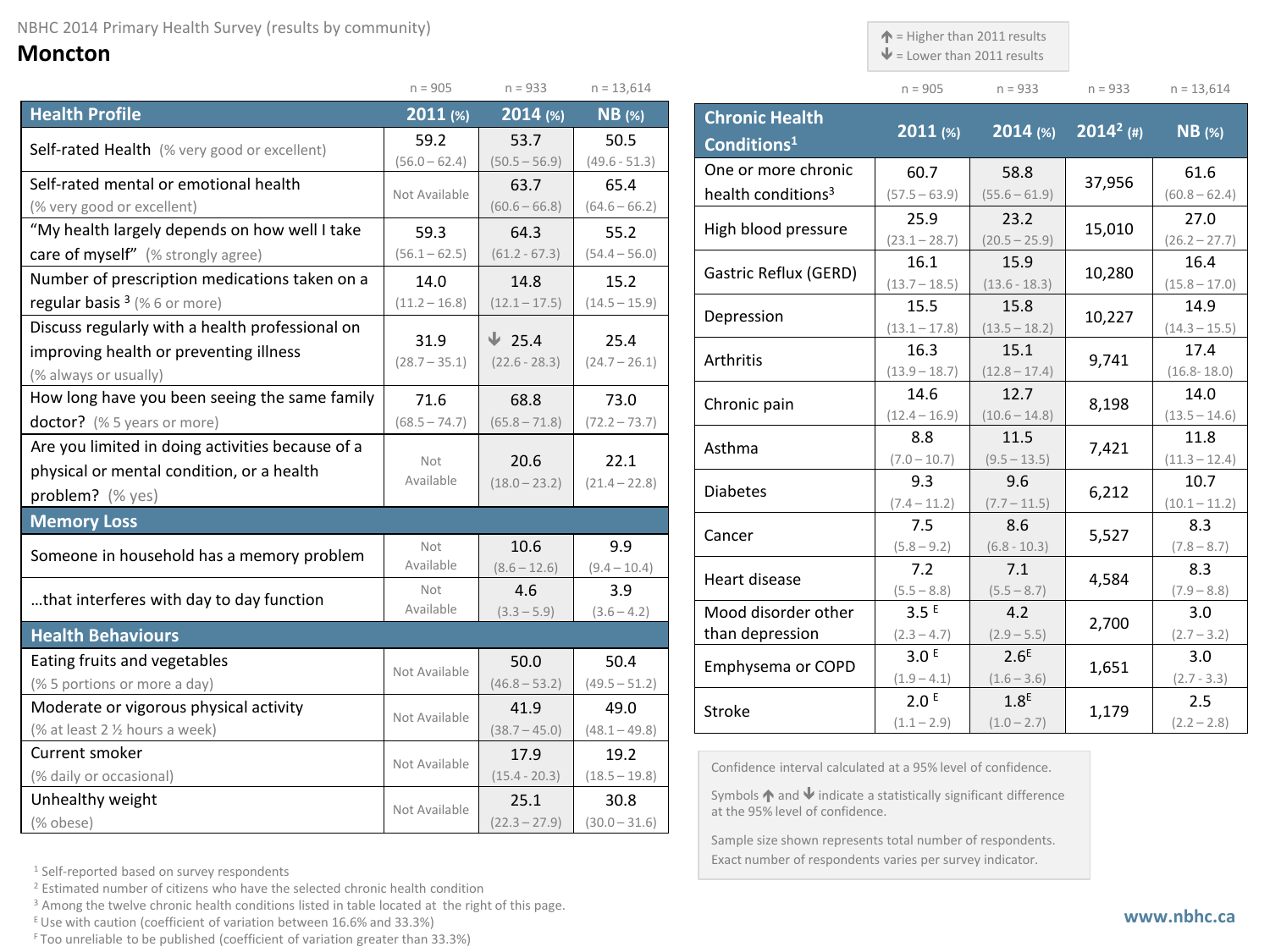| NBHC 2014 Primary Health Survey (results by community)<br><b>Moncton</b> |                                 | $B =$ Better than 2011 results<br>$W =$ Worse than 2011 results                                                                                                                                                                                                  |                             |                         |                              |                                                                                                                                     |                         |                         |
|--------------------------------------------------------------------------|---------------------------------|------------------------------------------------------------------------------------------------------------------------------------------------------------------------------------------------------------------------------------------------------------------|-----------------------------|-------------------------|------------------------------|-------------------------------------------------------------------------------------------------------------------------------------|-------------------------|-------------------------|
|                                                                          | <b>Primary Health Indicator</b> |                                                                                                                                                                                                                                                                  |                             |                         | $n = 905$                    | $n = 933$                                                                                                                           | 1 to 33                 | $n=13,614$              |
|                                                                          |                                 |                                                                                                                                                                                                                                                                  |                             | $2011^1$                | 2014                         | Rank $2$                                                                                                                            | <b>NB</b>               |                         |
|                                                                          |                                 | <b>Accessibility</b><br>The ability of patients/clients to obtain care/service at the right place and the right time, based on respective needs, in the official language of their choice                                                                        |                             |                         |                              |                                                                                                                                     |                         |                         |
|                                                                          | $A-1$                           | Has a personal family doctor (% yes)                                                                                                                                                                                                                             |                             |                         | 90.4<br>$(88.6 - 92.2)$      | 96.5<br>B.<br>$(95.3 - 97.7)$                                                                                                       | 7                       | 92.1<br>$(91.7 - 92.5)$ |
|                                                                          | $A-2$                           | Calling family doctor's office during regular practice hours (% very easy or somewhat easy)                                                                                                                                                                      |                             |                         | 70.7<br>$(67.7 - 73.7)$      | 75.2<br>$(72.4 - 78.0)$                                                                                                             | 26                      | 78.3<br>$(77.6 - 79.0)$ |
|                                                                          | $A-3$                           | Family doctor has extended office hours (after 5pm or on weekends) (% yes)                                                                                                                                                                                       |                             |                         | Not available                | 14.6<br>$(12.3 - 16.9)$                                                                                                             | 16                      | 16.2<br>$(15.6 - 16.8)$ |
| Personal Family Doctor                                                   | $A-4$                           | Family doctor has an after-hour arrangement when office is closed (% yes)                                                                                                                                                                                        |                             | 37.5<br>$(34.4 - 40.7)$ | 29.7<br>W<br>$(26.7 - 32.7)$ | 3                                                                                                                                   | 18.2<br>$(17.5 - 18.9)$ |                         |
|                                                                          |                                 | How quickly appointment can be made with family doctor                                                                                                                                                                                                           | (% on same day or next day) |                         | 30.9<br>$(27.7 - 34.0)$      | 32.0<br>$(28.9 - 35.1)$                                                                                                             | 14                      | 30.1<br>$(29.3 - 30.9)$ |
|                                                                          | $A-5$                           |                                                                                                                                                                                                                                                                  | (% within 5 days)           |                         | 58.6<br>$(55.3 - 61.9)$      | 64.5<br>$(61.3 - 67.7)$                                                                                                             | 13                      | 60.3<br>$(59.4 - 61.2)$ |
|                                                                          | $A-6$                           | Nurse working with family doctor who is regularly involved in health care (% yes)                                                                                                                                                                                |                             |                         | 24.5<br>$(21.6 - 27.4)$      | 20.9<br>$(18.3 - 23.5)$                                                                                                             | 28                      | 27.5<br>$(26.7 - 28.3)$ |
|                                                                          | $A-7$                           | Has access to a <b>primary health team<sup>3</sup></b> (% yes)                                                                                                                                                                                                   |                             |                         | 29.0<br>$(26.2 - 31.8)$      | 25.0<br>$(22.2 - 27.8)$                                                                                                             | 23                      | 28.5<br>$(27.8 - 29.2)$ |
|                                                                          | $A-8$                           | Wait time at the hospital emergency department (% less than 4 hours)                                                                                                                                                                                             |                             |                         | 63.2<br>$(57.9 - 68.5)$      | 63.2<br>$(57.9 - 68.5)$                                                                                                             | 30                      | 73.9<br>$(72.7 - 75.1)$ |
|                                                                          | $A-9$                           | How often citizens received the health care service they needed in the                                                                                                                                                                                           |                             | English $4$             | 93.3<br>$(91.5 - 95.1)$      | 92.0<br>$(90.0 - 94.0)$                                                                                                             |                         | 95.2<br>$(94.8 - 95.6)$ |
|                                                                          |                                 | official language of their choice<br>(% who always received service in language of preference)                                                                                                                                                                   |                             | French <sup>4</sup>     | 72.8<br>$(65.5 - 80.1)$      | 63.9<br>$(56.1 - 71.7)$                                                                                                             |                         | 72.6<br>$(71.0 - 74.2)$ |
|                                                                          |                                 | <sup>1</sup> Community results were not reported in 2011<br>$2$ Indicator rank across 33 communities, from best (1) to worst (33)<br><sup>3</sup> Primary health team: Has access to a family doctor and has access to either a nurse practitioner or a nurse or |                             |                         |                              | Confidence interval calculated at a 95% level of confidence.<br>Symbols $B$ and $W$ indicate a statistically significant difference |                         |                         |

other health professionals at their family doctor's office<br><sup>4</sup> Preferred language of service as indicated by respondent in the survey

at the 95% level of confidence.

Sample size shown represents total number of respondents. Exact number of respondents varies per survey indicator.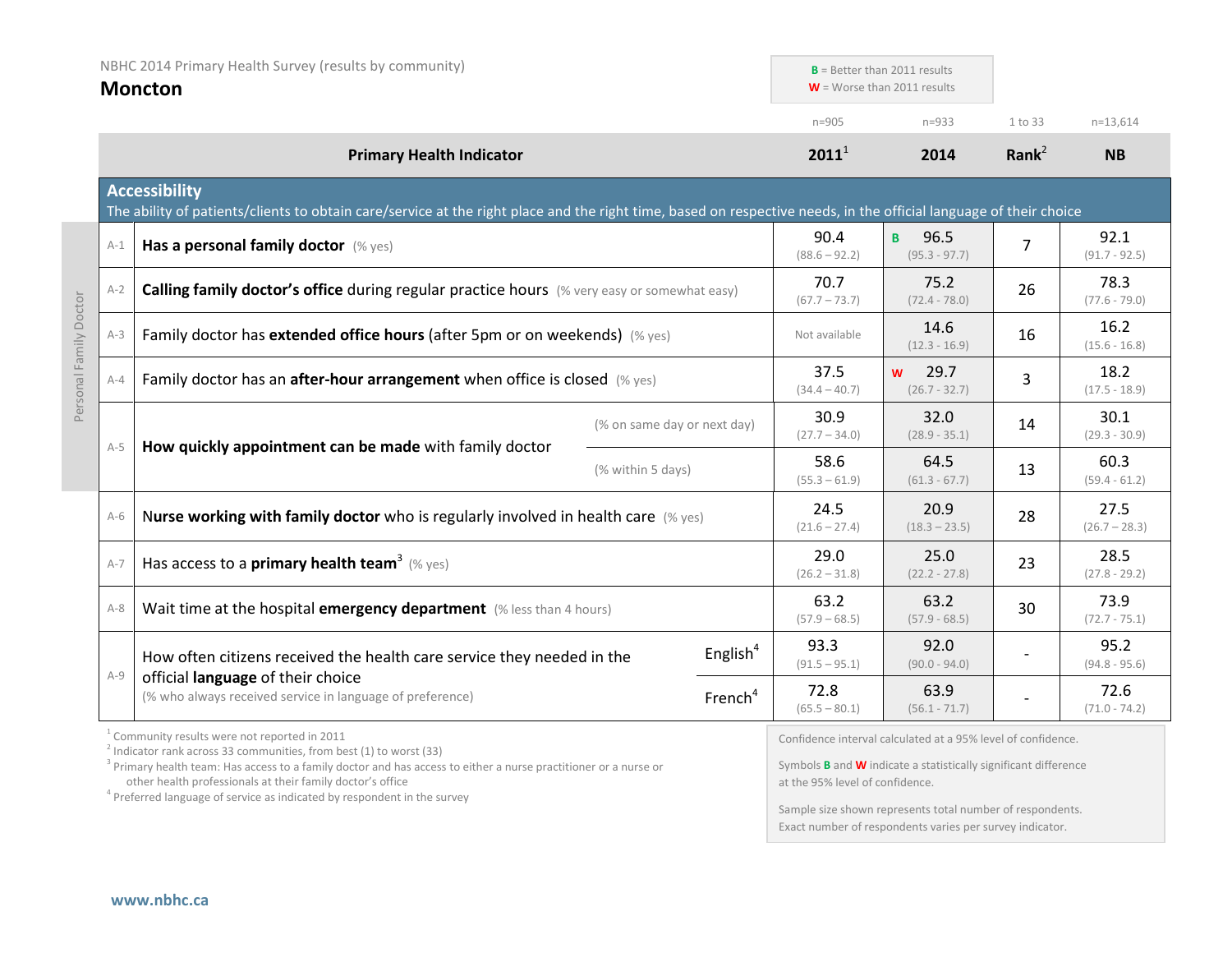| NBHC 2014 Primary Health Survey (results by community)<br><b>Moncton</b> |                                                                                                                                                                                                                         | $B =$ Better than 2011 results<br>$W =$ Worse than 2011 results |                              |                |                            |
|--------------------------------------------------------------------------|-------------------------------------------------------------------------------------------------------------------------------------------------------------------------------------------------------------------------|-----------------------------------------------------------------|------------------------------|----------------|----------------------------|
|                                                                          |                                                                                                                                                                                                                         | $n = 905$                                                       | $n = 933$                    | 1 to 33        | $n=13,614$                 |
|                                                                          | <b>Primary Health Indicator</b>                                                                                                                                                                                         | $2011^1$                                                        | 2014                         | Rank $2$       | <b>NB</b>                  |
|                                                                          | <b>Appropriateness</b><br>Care/service provided is relevant to the patients'/clients' needs and based on established standards                                                                                          |                                                                 |                              |                |                            |
| $Q-1$                                                                    | Adults 65 and over who received their flu shot in the last year $(\%$ yes)                                                                                                                                              | Not available                                                   | 69.2<br>$(64.3 - 74.1)$      | 21             | 70.6<br>$(69.2 - 72.0)$    |
| $Q-2$                                                                    | Adults with one or more of four select chronic health conditions <sup>5</sup> who had<br><b>measurements for blood pressure</b> in the past 12 months $(\%$ yes)                                                        | 92.8<br>$(90.1 - 95.4)$                                         | 92.8<br>$(90.2 - 95.4)$      | 14             | 91.3<br>$(90.6 - 92.0)$    |
| $Q-3$                                                                    | Adults with one or more of four select chronic health conditions <sup>5</sup> who had<br><b>measurements for cholesterol</b> in the past 12 months (% yes)                                                              | 81.6<br>$(77.6 - 85.6)$                                         | 78.2<br>$(74.1 - 82.3)$      | 15             | 76.3<br>$(75.2 - 77.4)$    |
| $Q - 4$                                                                  | Adults with one or more of four select chronic health conditions <sup>5</sup> who had<br><b>measurements for blood sugar in the past 12 months</b> (% yes)                                                              | 76.6<br>$(72.2 - 80.9)$                                         | 74.9<br>$(70.5 - 79.3)$      | 19             | 73.9<br>$(72.8 - 75.0)$    |
| $Q-5$                                                                    | Adults with one or more of four select chronic health conditions <sup>5</sup> who had<br><b>measurements for body weight</b> in the past 12 months (% yes)                                                              | 60.6<br>$(55.6 - 65.6)$                                         | 59.6<br>$(54.7 - 64.5)$      | 15             | 59.3<br>$(58.0 - 60.6)$    |
| $O-6$                                                                    | How often family doctor helps citizens coordinate the care from other health care<br>providers and places (% always)                                                                                                    | 69.2<br>$(65.4 - 73.0)$                                         | 70.0<br>$(66.3 - 73.7)$      | 20             | 70.7<br>$(69.7 - 71.7)$    |
|                                                                          | <b>Effectiveness</b>                                                                                                                                                                                                    |                                                                 |                              |                |                            |
| $O - 7$                                                                  | Care/service, intervention or action achieves the desired results<br>Citizens with a chronic health condition <sup>7</sup> who have confidence in controlling and<br>managing their health condition (% very confident) | 39.3<br>$(35.5 - 43.1)$                                         | 41.4<br>$(37.6 - 45.2)$      | 18             | 42.2<br>$(41.2 - 43.2)$    |
| <b>Safety</b>                                                            | Potential risks of an intervention or the environment are avoided or minimized                                                                                                                                          |                                                                 |                              |                |                            |
| $Q - 8$                                                                  | Citizens with a chronic health condition <sup>7</sup> who know what each of their prescribed<br><b>medications do</b> (% strongly agree)                                                                                | 49.2<br>$(44.9 - 53.4)$                                         | 56.5<br>$(52.4 - 60.6)$      | $\overline{7}$ | 47.7<br>$(46.6 - 48.8)$    |
| $Q-9$                                                                    | Was harmed due to a medical error or mistake as a result of health care services<br>received in the last 12 months (excluding hospital stay) (% yes)                                                                    | $3.5^{E,6}$<br>$(2.3 - 4.7)$                                    | $2.7^{E,6}$<br>$(1.7 - 3.7)$ |                | $2.7^{6}$<br>$(2.4 - 3.0)$ |

<sup>1</sup> Community results were not reported in 2011

 $^{2}$  Indicator rank across 33 communities, from best (1) to worst (33)

<sup>5</sup> Self-reported by respondent: Diabetes, heart disease, stroke or high blood pressure

 $6$  For this type of indicator, a "better" result is achieved when the indicator has a "lower" value

<sup>7</sup> Self-reported by respondent: Arthritis, asthma, cancer, chronic pain, depression, diabetes, emphysema or COPD,

gastric reflux (GERD), heart disease, high blood pressure or hypertension, mood disorder other than depression, or stroke E Use with caution (coefficient of variation between 16.7% and 33.3%)

Confidence interval calculated at a 95% level of confidence.

Symbols **B** and **W** indicate a statistically significant difference at the 95% level of confidence.

Sample size shown represents total number of respondents. Exact number of respondents varies per survey indicator.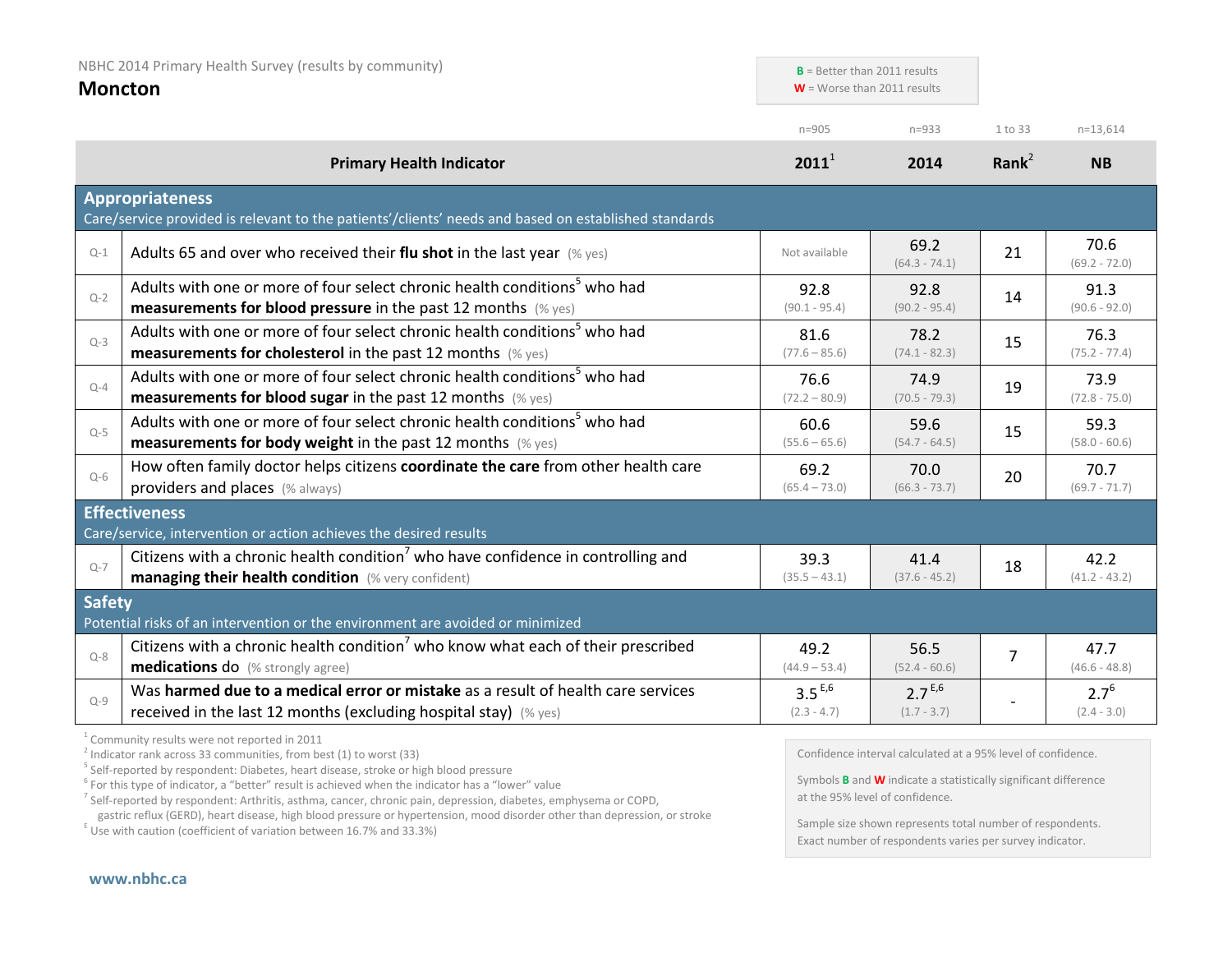| NBHC 2014 Primary Health Survey (results by community) |                                                                                                                            | $B$ = Better than 2011 results |                               |                   |                               |
|--------------------------------------------------------|----------------------------------------------------------------------------------------------------------------------------|--------------------------------|-------------------------------|-------------------|-------------------------------|
|                                                        | <b>Moncton</b>                                                                                                             |                                | $W =$ Worse than 2011 results |                   |                               |
|                                                        |                                                                                                                            | $n = 905$                      | $n = 933$                     | 1 to 33           | $n=13,614$                    |
|                                                        | <b>Primary Health Indicator</b>                                                                                            | $2011^1$                       | 2014                          | Rank <sup>2</sup> | <b>NB</b>                     |
|                                                        | <b>Efficiency</b><br>Achieving the desired results with the most cost-effective use of resources                           |                                |                               |                   |                               |
| $Q - 10$                                               | Model of care used most often when sick or in need of care from a health professional<br>(% hospital emergency department) | $6.1^{6}$<br>$(4.6 - 7.6)$     | $4.6^{6}$<br>$(3.3 - 5.9)$    | 6                 | $11.5^{6}$<br>$(11.0 - 12.0)$ |
| $Q-11$                                                 | Has used Tele-Care or other telephone information lines in the last 12 months $(\%$ yes)                                   | 12.6<br>$(10.5 - 14.7)$        | 9.4<br>$(7.5 - 11.3)$         | 4                 | 7.4<br>$(7.0 - 7.8)$          |
|                                                        | <b>Use of services</b><br>Using primary health services in the last 12 months                                              |                                |                               |                   |                               |
| $U-1$                                                  | Visited a personal family doctor (% yes)                                                                                   | 77.1<br>$(74.5 - 79.7)$        | 82.8<br>$(80.4 - 85.2)$       | 14                | 80.3<br>$(79.6 - 81.0)$       |
| $U-2$                                                  | Visited a hospital emergency department (% yes)                                                                            | 38.9<br>$(35.9 - 41.9)$        | 37.9<br>$(34.8 - 41.0)$       | 23                | 41.3<br>$(40.5 - 42.1)$       |
| $U-3$                                                  | Visited a specialist (% yes)                                                                                               | Not available                  | 63.8<br>$(60.7 - 66.9)$       | 3                 | 56.4<br>$(55.6 - 57.2)$       |
| $U-4$                                                  | Visited an after-hours clinic or a walk-in clinic (% yes)                                                                  | 41.6<br>$(38.5 - 44.7)$        | 41.6<br>$(38.5 - 44.7)$       | 3                 | 24.3<br>$(23.6 - 25.0)$       |
| $U-5$                                                  | Visited an alternative practitioner (% yes)                                                                                | Not available                  | 26.7<br>$(23.9 - 29.5)$       | 12                | 25.2<br>$(24.5 - 25.9)$       |
| $U-6$                                                  | Visited a community health centre (% yes)                                                                                  | 3.0<br>$(1.9 - 4.1)$           | 4.3<br>$(3.0 - 5.6)$          | 25                | 6.9<br>$(6.5 - 7.3)$          |
| $U - 7$                                                | Used ambulance services (% yes)                                                                                            | 7.0<br>$(5.4 - 8.6)$           | 4.8<br>$(3.4 - 6.2)$          | 24                | 5.7<br>$(5.3 - 6.1)$          |
| $U-8$                                                  | Visited a nurse practitioner (% yes)                                                                                       | 4.5<br>$(3.2 - 5.8)$           | 6.6<br>$(5.0 - 8.2)$          | 21                | 7.7<br>$(7.3 - 8.1)$          |
| $U-9$                                                  | Visited a health professional at a private clinic (% yes)                                                                  | Not available                  | 26.7<br>$(23.9 - 29.5)$       | 6                 | 23.7<br>$(23.0 - 24.4)$       |

<sup>1</sup> Community results were not reported in 2011

Confidence interval calculated at a 95% level of confidence.

Symbols **B** and **W** indicate a statistically significant difference at the 95% level of confidence.

Sample size shown represents total number of respondents. Exact number of respondents varies per survey indicator.

<sup>&</sup>lt;sup>2</sup> Indicator rank across 33 communities. Under "efficiency" the rank is from best (1) to worst (33). Under "use of services" the rank is from highest (1) to lowest (33).

 $6$  For this type of indicator, a "better" result is achieved when the indicator has a "lower" value